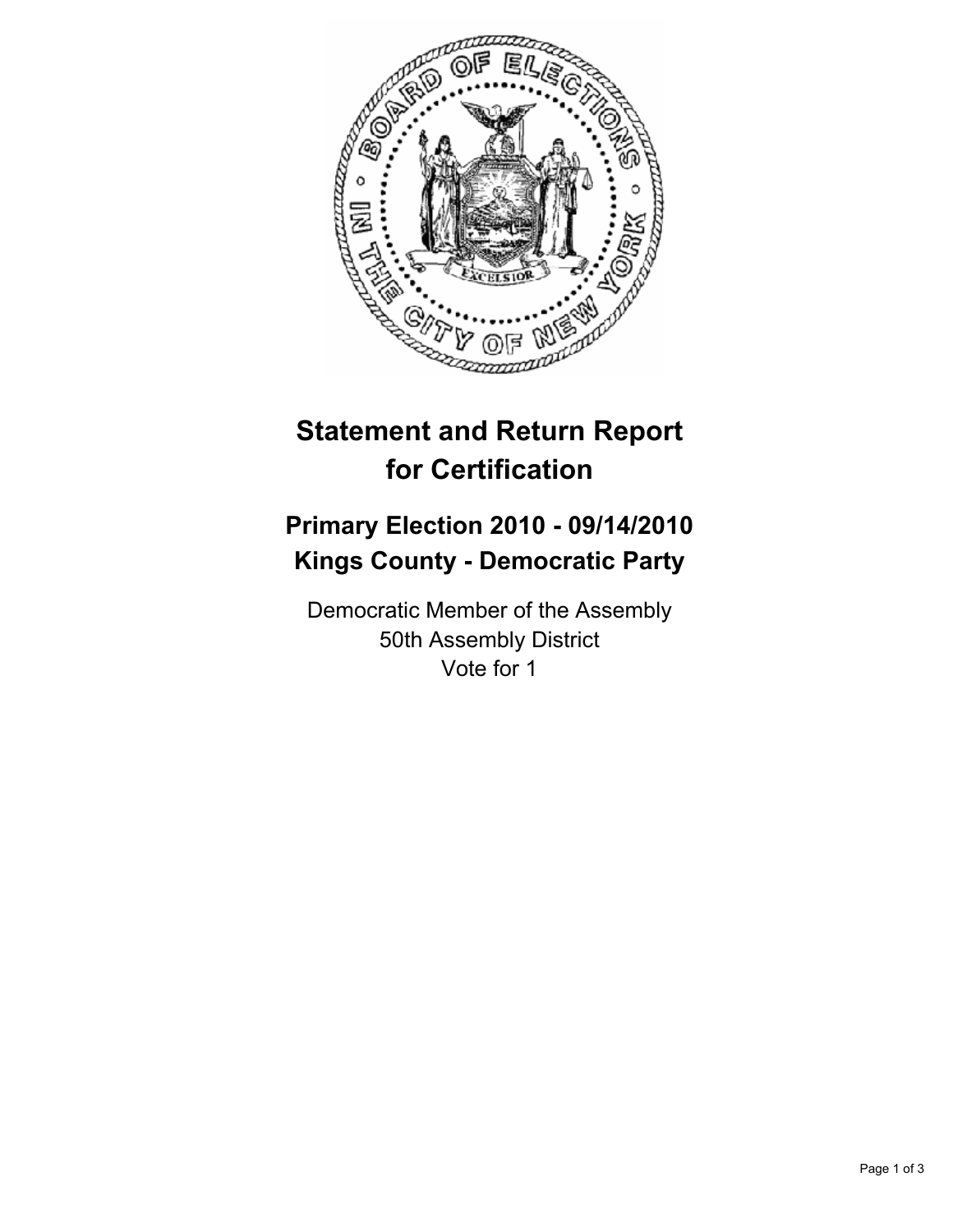

## **Assembly District 50**

| <b>PUBLIC COUNTER</b>      | 8,187 |
|----------------------------|-------|
| <b>EMERGENCY</b>           | 143   |
| ABSENTEE/MILITARY          | 106   |
| <b>AFFIDAVIT</b>           | 112   |
| JOSEPH R LENTOL            | 5,952 |
| <b>ANDRE R SOLEIL</b>      | 1,404 |
| ESTEBAN DURAN (WRITE-IN)   | 1     |
| EVAN THIOS (WRITE-IN)      | 1     |
| JACK BROWN (WRITE-IN)      | 1     |
| JAVIER ERRQUE (WRITE-IN)   | 1     |
| JEFFRIES HAKEEM (WRITE-IN) | 1     |
| KEVIN POWELL (WRITE-IN)    | 1     |
| MORAL (WRITE-IN)           | 6     |
| PETER GILLESPI (WRITE-IN)  | 1     |
| RENEE COLLYMORE (WRITE-IN) | 1     |
| RON PAUL (WRITE-IN)        | 1     |
| TYLER ASKEW (WRITE-IN)     | 1     |
| VICTOR LOPEZ (WRITE-IN)    | 1     |
| VITO LOPEZ (WRITE-IN)      | 3     |
| <b>Total Votes</b>         | 7,376 |